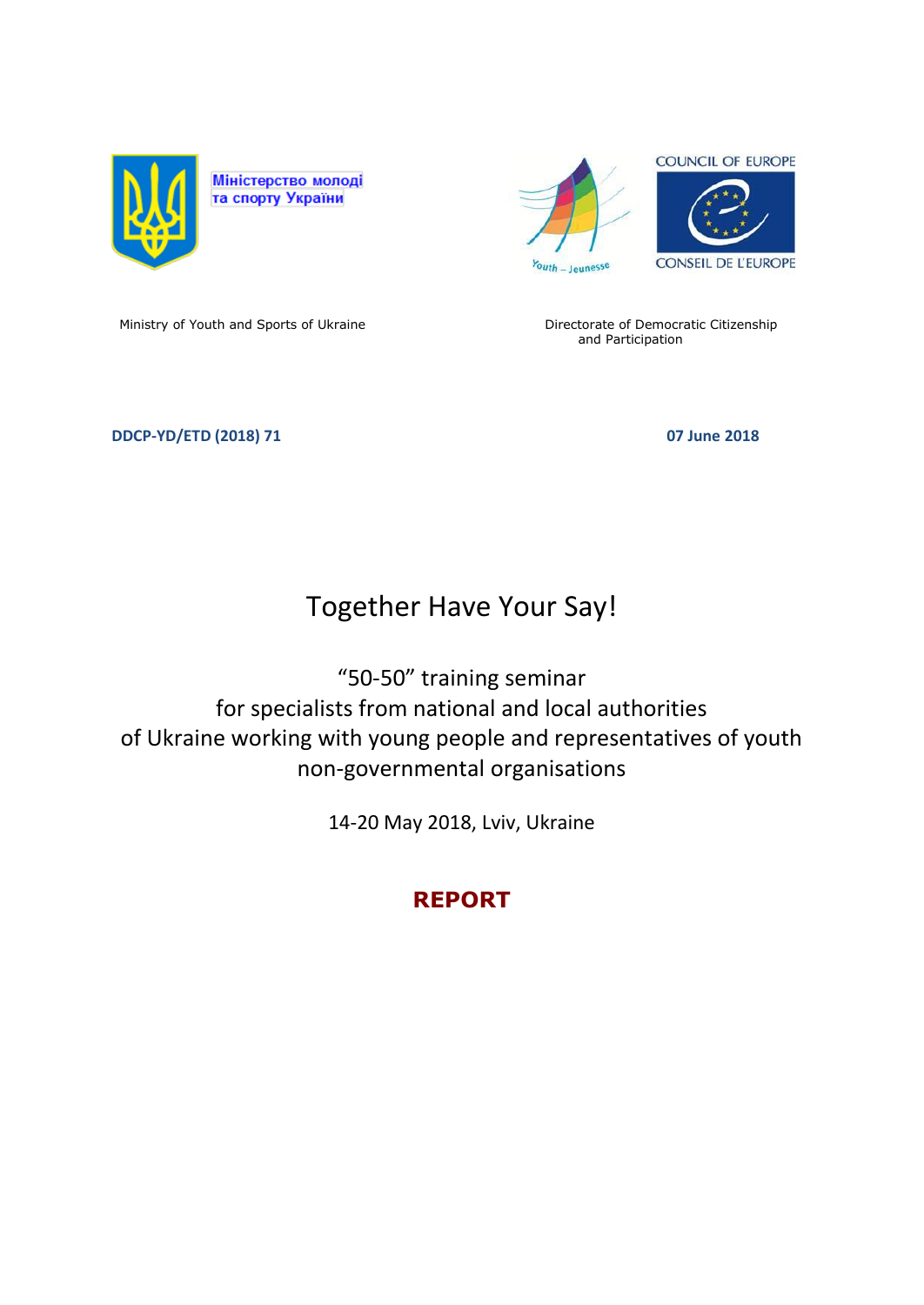# **SUMMARY**

#### **Activity**

This was the fourth 50-50 training seminar in Ukraine, organized within the Framework Programme on Co-operation in the field of youth policy between the Ministry of Youth and Sports of Ukraine and the Council of Europe since 2014. The training seminar brought together civil servants and representatives of nongovernmental organisations to discuss youth participation and youth policy development, involvement of young people in decision and policy making processes at local and regional levels. A particular focus of the trainingcourse was youth participation in decision and policy making processes. The training-course was based on the "Have your Say!" Manual of the revised European charter on the participation of young people in local and regional life.

### **Aim and objectives of the Activity**

The aim of the training seminar was to improve participants' competences to ensure youth participation in youth policy processes and to implement projects for youth participation in line with the Revised European Charter on Youth participation.

Objectives:

- To develop participants' knowledge about the European Revised Charter on the participation of young people in local and regional life and the manual "Have your Say!" and to reflect how it is used at local and regional levels
- To explore, analyse and to reflect on existent forms, tools and methods for youth participation, on their accessibility, efficiency and attractiveness for diverse groups of young people in Ukraine
- To discuss current context and recent initiatives and developments in the youth field in Ukraine at different levels;
- To develop participants' competences to influence decisions and in strengthening cooperation between different stakeholders in the youth field at local, regional and national level for further development of youth policy and youth work in Ukraine.
- To improve dialogue and cooperation among participants for developing new quality initiatives that sustain or strengthen youth participation at local and regional level.

#### **Organizers**

The activity is co-organised by the Council of Europe Youth Department and the Ministry of Youth and Sports of Ukraine in cooperation with Lviv Regional Youth Centre

Trainers: Borenko Yaryna, Donets Andriy, Olena Chernykh and Zakhariy Tkachuk.

Representatives of stakeholder institutions: Natalia Chardymova, *educational advisor of the Youth Department of the Council of Europe* and Olesia Kravchenko, *acting director of the Youth Policy Department in the Ministry of Youth and Sport of Ukraine*.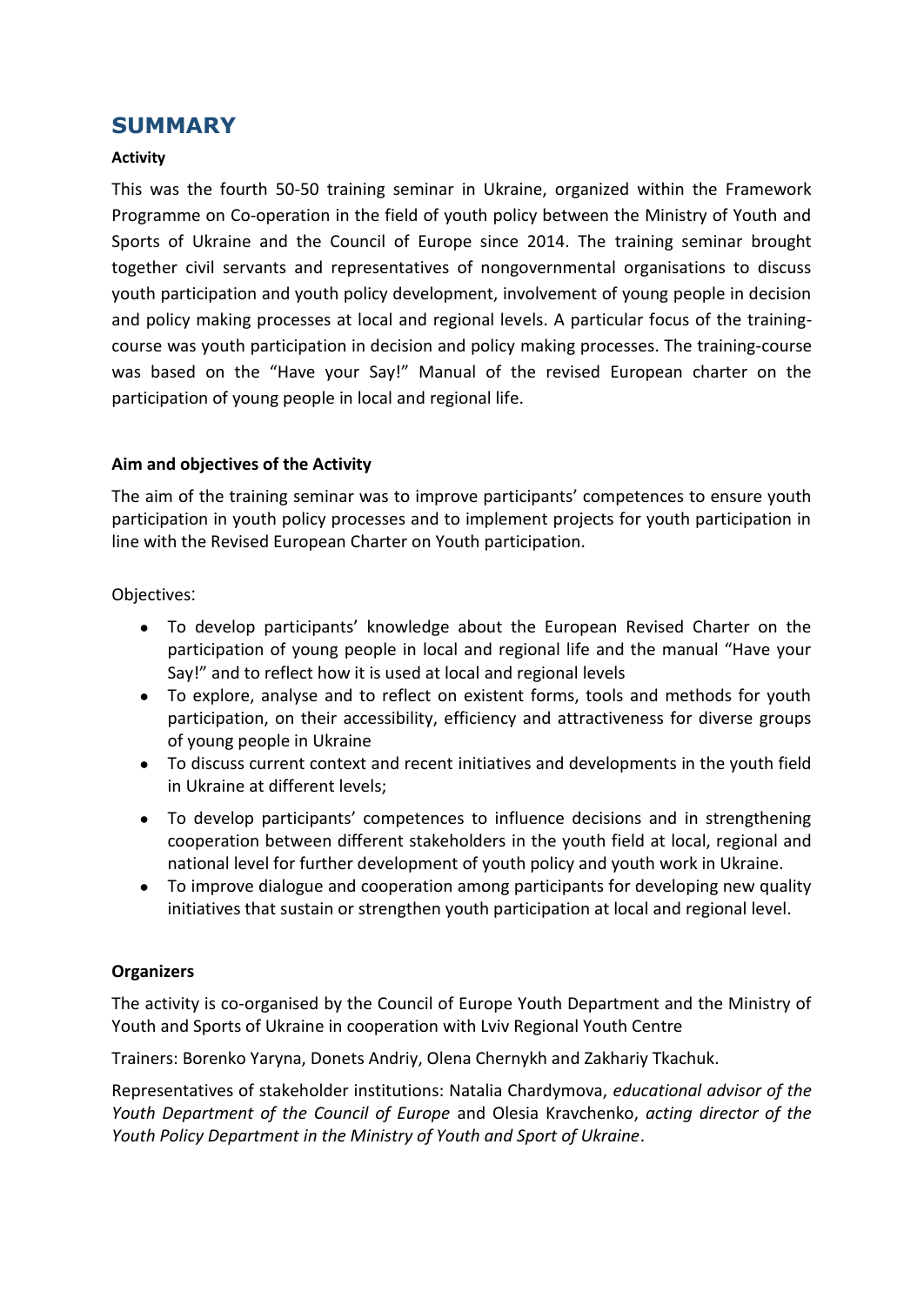Experts: Yuriy Yuzych (*Coordinator of working group on youth policy reform, Reanimation package of reforms*).

Guests for official opening:

*Мårten Ehnberg, Head of the Council of Europe Office in Ukraine; Yarema Oleksandr, Deputy Minister of youth and sport of Ukraine; Andriy Moskalenko, Deputy Head of Lviv City Council; Oksana Stokolos-Voronchuk, Deputy Head of Lviv regional state administration*; Petro Gurkovskiy, Head of the committee on youth, tourism and sport of Lviv Regional *Council;* 

Guest speakers: Illia Derevyanchenko, Regional ambassador of U-report (UNICEF project)

Taras Gakavchyn, Project manager of Lviv City Institute (Municipal analytical centre focused on city development)

# **Participants**

It was expected to bring together up to 30 participants active in the youth field of Ukraine and who are:

- members of local councils and servants of local self-governance working with young people;
- members of councils and servants of self-governance of newly amalgamated communities,
- servants of state and municipal institutions working with young people and supporting youth participation;
- representatives of local and regional youth councils and other youth advisory bodies,
- youth leaders and representatives of CSOs advocating for youth participation,
- youth workers experienced in youth participation activities and other stakeholders.

# *Profile of the group*:

24 participants took part in the training course. 8 participants represented state or municipal institutions working with youth and/or youth policy issues (5 of them from state/municipal departments on youth and 3 from municipal youth centres). The NGO sector was represented by local youth councils (3), NGO's working on youth issues within decentralization policy in rural areas (6), organizations providing youth centres/youth spaces (5), educational programmes and supporting youth initiatives. They represented 14 regions of Ukraine.

The selection was based on the evaluation of application forms. There were 65 relevant application forms received. The team of trainers and representatives of the Ministry and Youth Department were involved into the selection process. The group of applicants was not satisfying as the low number of civil servants, people working in municipal institutions were an absolute minority and basically it was necessary to invite all applicants representing state/municipal sector. The call for participants was therefore prolonged for 5 days, yet the overall composition of the candidates remained the same.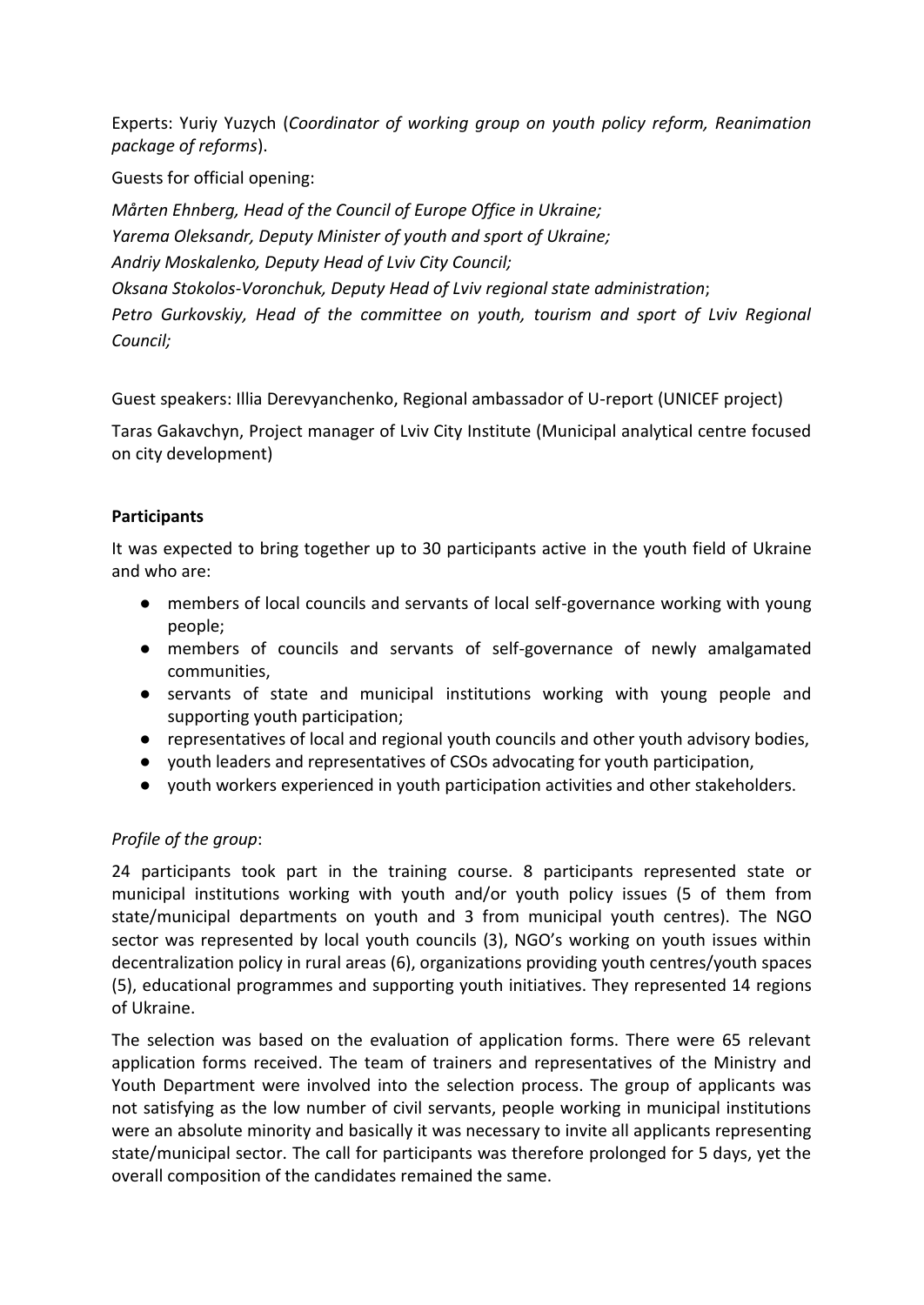The final group of participants was not a desired combination of state/municipal representatives and civil society representatives and the group was smaller than planned. Moreover 2 participants resigned during the first day of the course, one participant from Lviv disappeared and the other declared to be sick and left. So, the final group was 22 participants.

#### **Competence development area**

The training seminar intended to contribute to the development of the following set of competences:

- team work competence and negotiations skills;
- competence to cooperate;
- Skills to analyse local context and assess needs of young people;
- Knowledge of youth policy;
- Knowledge of variety of forms of youth participation;
- Competence to evaluate and assess youth involvement and influence in different contexts;
- Digital skills to support youth participation;
- Competences to formulate the issue and to set connections between theory and practice.

# **The competences development was addressed during the training programme consisting of the following elements:**

#### **Day 1**

- Introduction to the training seminar. The purpose of the session was to discover the expectations of participants, introduce the background and the agenda of the training seminar
- Group integration and team building. The purpose of the session was to create a friendly atmosphere in the group, get acquainted with the participants, promote team work and determine the group's working conditions. During this session, we started to work on development of competence to cooperate, team work competence and negotiations skills.
- **Youth Participation and related areas.** The purpose of these two sessions was to raise awareness about the value of participation and to develop understanding of a need that young people have to be supported and trained to participate. Participants examined principles of youth participation, underlined in the "Have Your Say!" Manual.
- **Youth participation and related policy areas**. This session was aimed at finding connections between human rights, democracy and content of youth participation, the importance of youth participation in fostering democracy. These connections include also the role of Council of Europe and Youth Sector.

During two sessions participants also understood the connections between youth participation, democratic citizenship, human rights, democracy and the role of youth policy on different levels, from local to international. The intention was to demonstrate that youth participation is one of the pre-conditions for democracy and respect of Human Rights, that youth policy should provide opportunities for young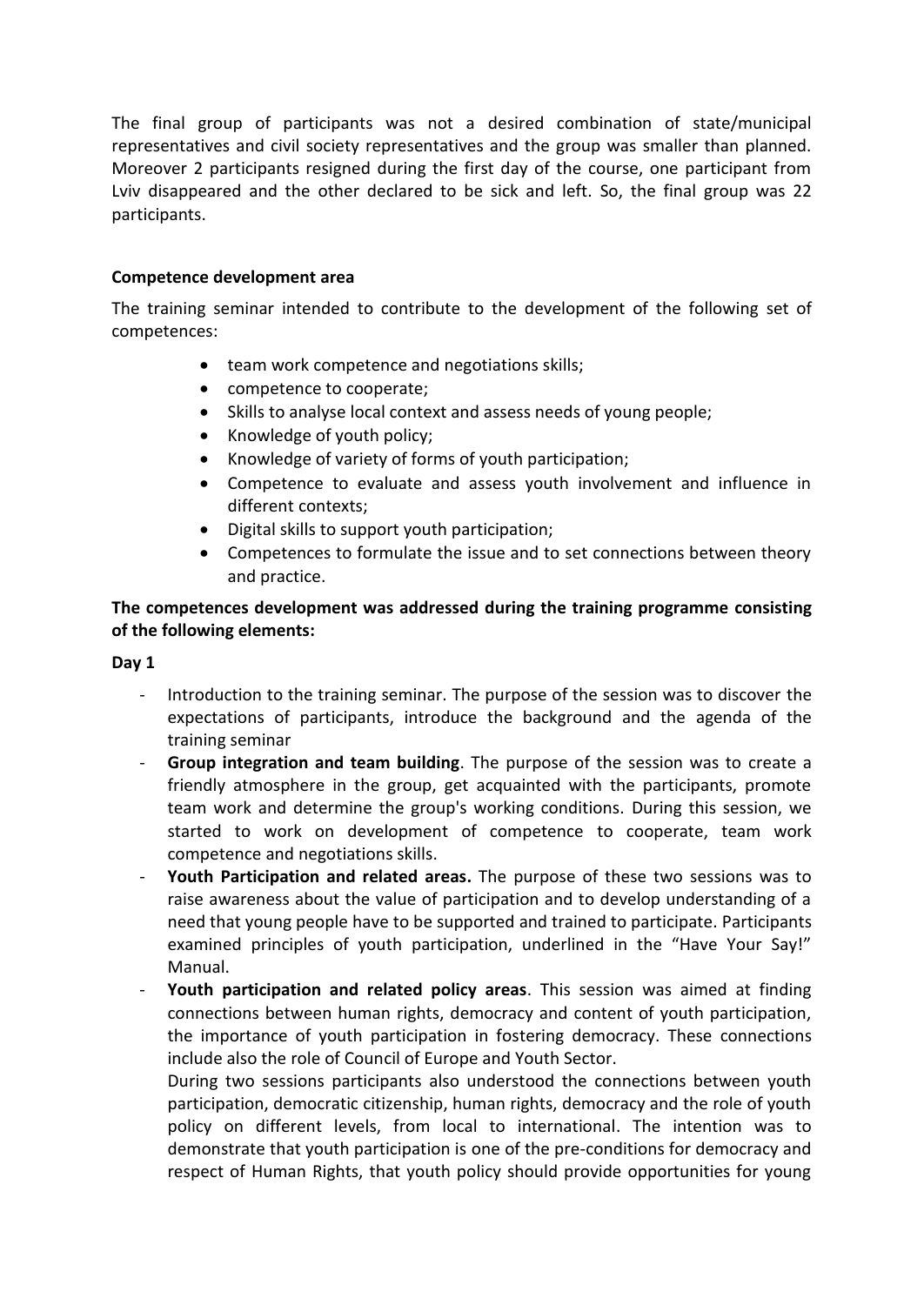people to develop their competences necessary for participation in community life. During these two sessions, the base for further learning was set. The sessions contributed to the development of knowledge of youth policy.

#### **Day 2**

- **National and local context of youth participation**. The session was dedicated to the updates of youth policy reforms on national level and analysing local realities of participants by using the RMSOS approach. During the first session, participants got information about recent developments of youth policy in Ukraine, had a chance to discuss different initiatives with the invited expert. During the sessions, we developed the participants' knowledge of national and local youth policies.
- **Exchange of local realities of youth policies**. During the session participants continued analysing local youth policies using the RMSOS approach and share local realities. The session contributed to the development of the competences for analysing local context and assess needs of young people. One of the main conclusions after the session was that the situation in Ukraine is not as bad as it may seem; there are numerous opportunities for youth participation and youth workers, youth organisations and local authorities have opportunities to influence youth policies on different levels and improve youth participation.
- Policy fields of youth participation. The session aimed to raise awareness about different policies that encourage young people to have their say and to introduce the content of the Revised Charter on Youth participation in Local and Regional life. The session contributed the participants understanding of the transversal nature of youth policy, evoked discussion on local priorities of youth policies and confirmed the importance of participatory skills of young people. The session allowed to demonstrate the wider purpose of different forms of youth participation and develop an understanding of why young people should be involved into the decision making process. The session laid the base for examining different forms of participation from the point of view of influencing different policy areas.
- Forms of youth participation. The session focused on enhancing participants' competences of recognizing, applying and evaluating various forms of youth participation and finding appropriate forms for their own local realities. The session was based on the Revised Charter, "Have Your Say!" Manual. Participants analysed 11 forms of youth participation, defined their advantages and disadvantages. The session contributed development of knowledge of variety of forms of youth participation and competence to evaluate and assess youth involvement and influence in different contexts.

#### **Day 3**

- **Traditional and innovative forms of youth participation**. The purpose of the session was to examine new and innovative forms of youth participation, based on the findings of Anne Crowley and Dan Moxon's study "New and Innovative Forms of Youth Participation". Participants were invited to analyse five best practices described in the study and define innovative features of the forms. The session contributed to the development of knowledge of a variety of forms of youth participation and the ability to evaluate and assess youth involvement and influence in different contexts.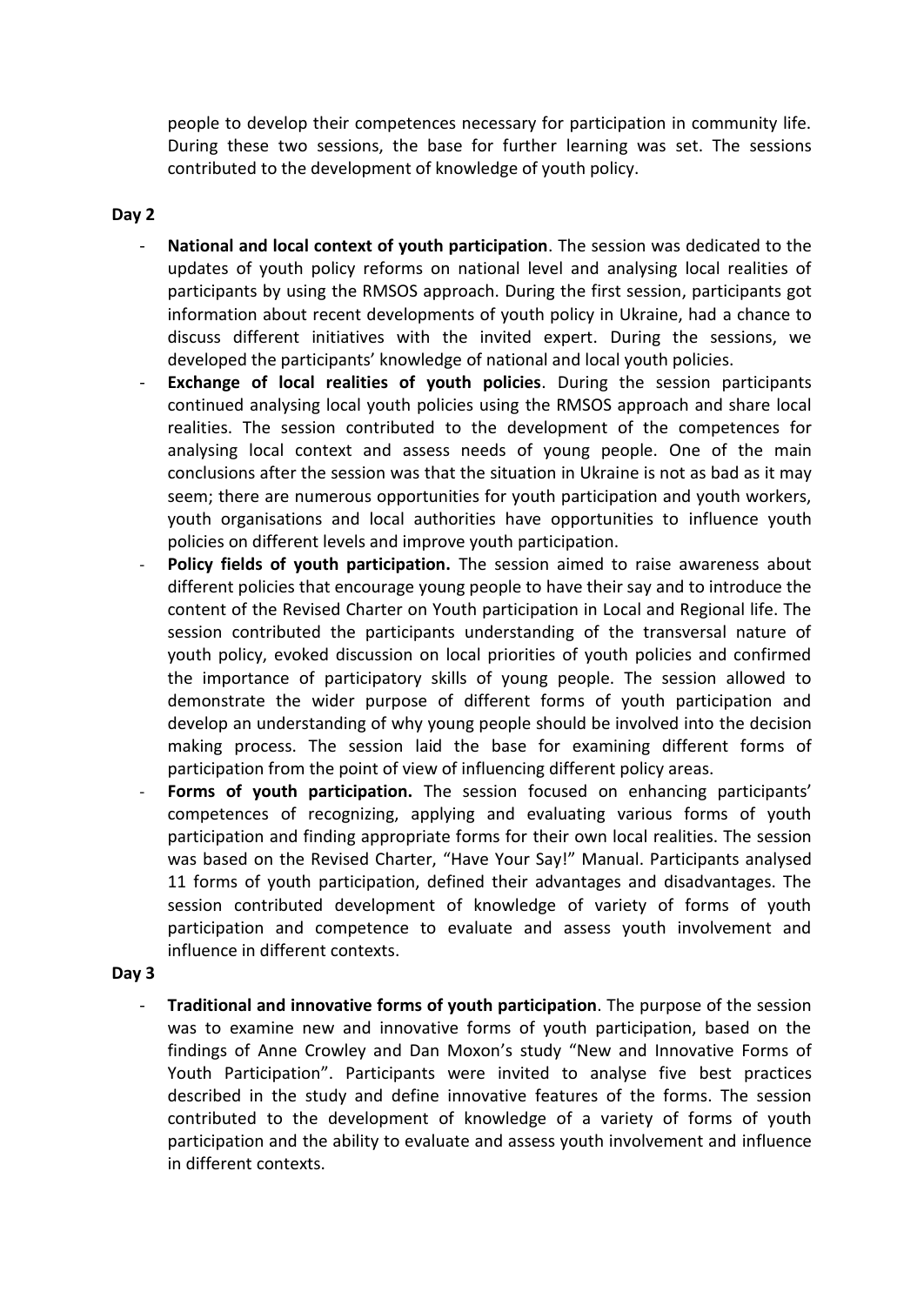- **Youth participation in policy development and decision making process**. The whole logic of the course was built around the Revised European Charter on Participation of Young People in Local and Regional Life and therefore youth participation was presented from the point of view of young people's involvement into the decision making process and policy development processes on different levels, with a special focus on the local level. During the session participants were introduced to a public policy development cycle based on "The Code of Good Practice for civil participation in the decision-making process" and analysed different forms of youth participation that can be applied for different stages of the policy making cycle and for the different levels of involvement. The session contributed to the development of knowledge of variety of forms of youth participation and competence to evaluate and assess youth involvement and influence in different contexts.
- **Competences, necessary for partnership building with different relevant stakeholders.** The session contributed to the development of the named competencies as they are essential for decision making and policy making processes in order to be able to formulate a position for decision and/or policy, being able to negotiate with different stakeholders and being able to advocate for decisions. The session was based on the "Making links" exercise in *Compass*. As a result, participants understood that they have to work with different stakeholders even if they don't like them and don't want to get in touch with them.
- **Competence to influence: advocacy. How to advocate with young people.** The session was based on "Have your Say!" Manual and addressed the topic of advocacy. The purpose of the session was to identify the youth policy issues for intervention and to plan an advocacy campaign to influence decisions and to strengthen cooperation between different stakeholders of the youth field at the local level. The main outcome of the session was an understanding of the importance to identify the appropriate issue that can be influenced and the identification of solutions that would lead to improvement on a policy level. This approach demonstrated an alternative role of youth workers and youth policy makers in terms of possible activities with young people. The session contributed to the development of the ability to formulate the issue and to set connections between theory and practice.

#### **Day 4**

- **Digital tools to support youth participation**. One-session workshops participants got practical skills on using digital tools to support involvement of young people and to make the participation process more interesting. Participants were introduced to *Open Badges, Kahoot!* and *Actionbound* applications for enhancing youth participation. This session also included presentation of the U-Report Ukraine project, allowing young people to express their views on a variety of youth policy issues. The session contributed to the development of digital skills to support youth participation.
- **Preparation and conducting Field visits.** The purpose of the session was to prepare participants for field visits in Lviv so that they could analyse the involvement of young people and forms of participation at each organisation/initiative they would meet. During the session, participants made a "map" demonstrating connections between the following elements: various groups of young people in the community, the spaces for youth participation of those groups, policy tools for youth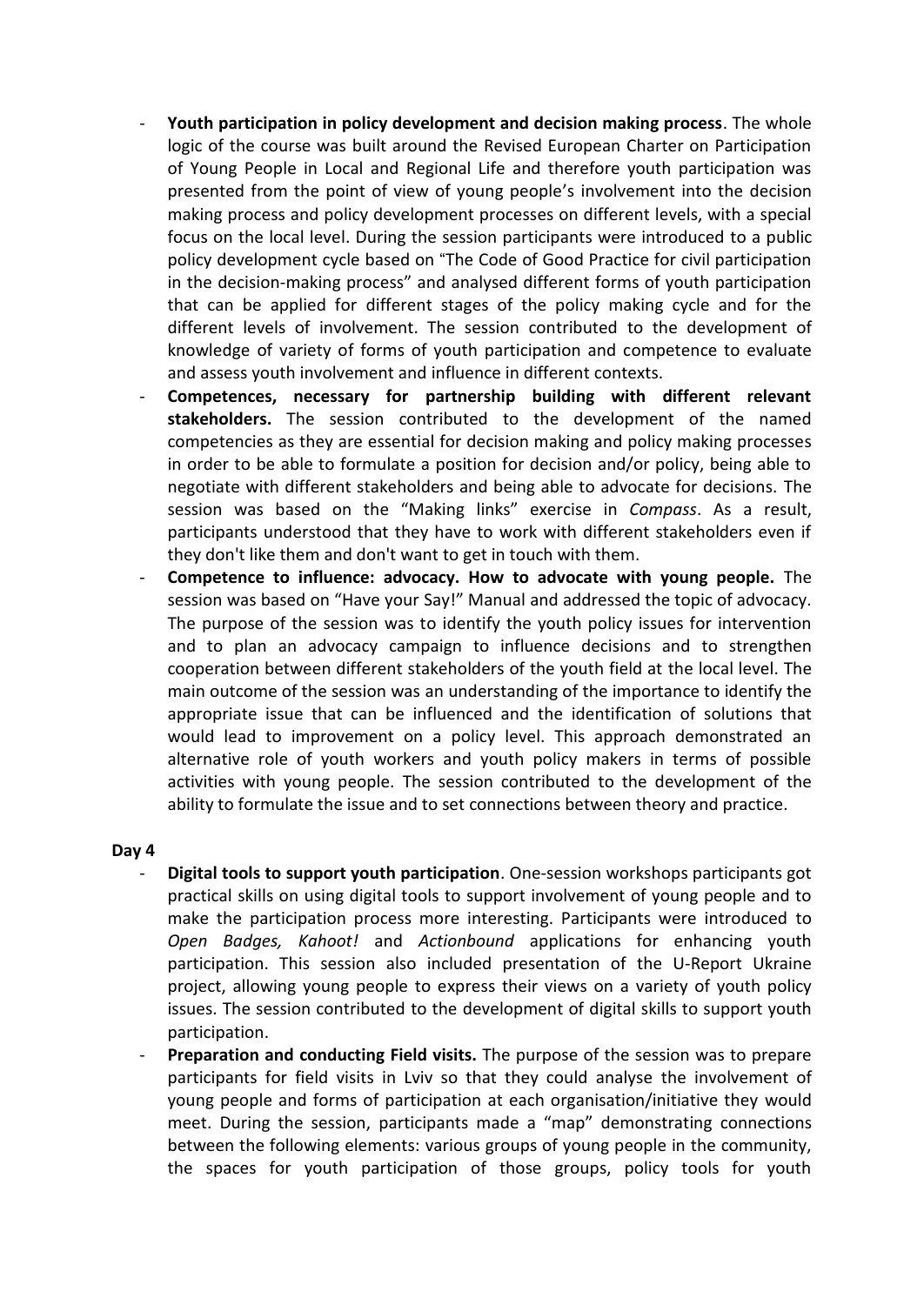participation. The map later served as an analytical tool for field visits. The session contributed development of the ability to evaluate and assess youth involvement and influences in different contexts.

Field visits. Participants visited Lviv Regional Youth Centre (state institution), the internship program of Lviv City Council "First career step" (municipal), the Youth Christian community "Free Space" (religious youth organisation), the Student selfgovernment of Budokan School, the Participatory budget project group "Park of the 700th anniversary of Lviv" (initiative group), the "Avtonomnyy Opir" (youth organization), and "Suputnyk" art centre (municipal institution)

#### **Day 5**

- **Analysing field visits.** During the session, participants shared their observations and evaluations of youth participation in the visited institutions according to the following questions:
	- does youth participation really exists in this organization?
	- if yes, which types and forms of participation have you observed?;
	- does the organization has proper resources to ensure youth participation?;
	- does the organization acts on policy level? how? if not, then why?;
	- which organizations would you recommend as strong ones working on youth participation?

The session contributed development of the competence to evaluate and assess youth involvement and influence in different contexts.

- **Development of follow-up activities**. Two sessions were devoted to discussion and designing initiatives that would enable participants to put the learning outcomes of the course into practice back in their communities. As a result, participants developed 5 initiatives:
	- **School of Democracy and Human Rights**. The purpose of this project is to raise young people's knowledge of democracy and human rights through integration into the school curriculum of Lviv schools. Young people in this project are involved in the development of the program. The team determined that they would conduct a survey and analyze the current situation with students' knowledge of democracy and human rights. After that, they will develop a program and teach teachers to integrate the human rights foundation and the democratic process into the educational process.
	- **My community.** The goal of this project is to develop a civic attitude in rural youth, to establish a dialogue between the youth of the community and local authorities for the development of local communities, the return of youth to small communities and villages. The team plans to train young people and local self-government representatives to develop their civil competencies. After that, conduct training for these groups in the format of 50 to 50. Within the framework of the project it is planned to implement small projects by joint teams. The youth team sees the participation in joint development of initiatives, in dialogue with the authorities to solve common issues.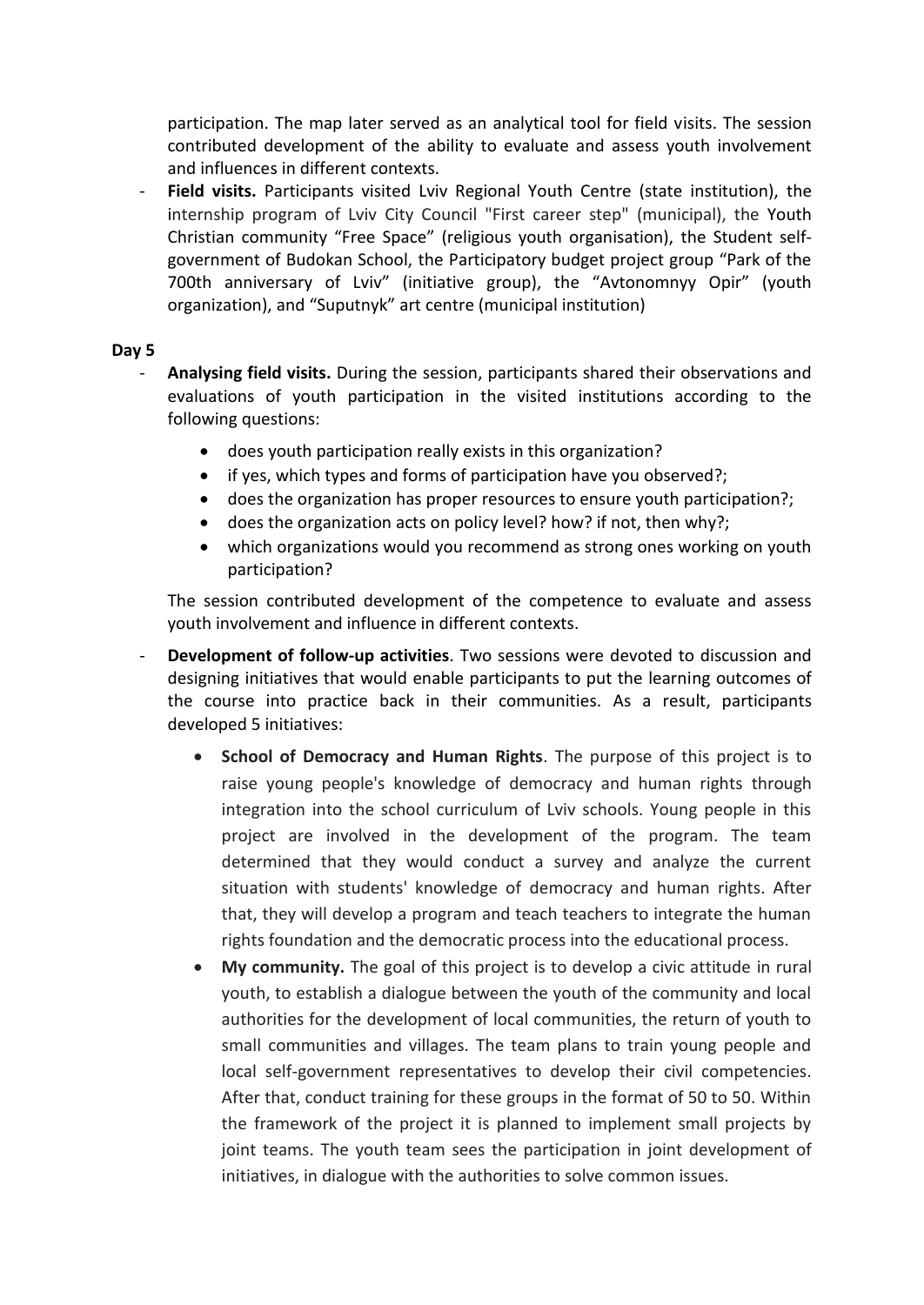- **Youth Council**. The purpose of the project is to create an active and effective structure for the representation of the voice of youth at all levels and influence on local policies. The team plans to analyze the existing tools of youth councils (position, work experience), to further involve young people in developing and making changes to the main documents regulating the work of consultative advisory bodies. After this stage, the team plans to train youth councils that will be created within the framework of the project (fundraising, team building). The draft also provides for the delegation of the chairman of this council to the executive committee of the city council and the adoption of a separate funding program for the work of the youth council. The participation of the youth team is seen here at all stages.
- **Positive Party Live.** The purpose of the project is to increase the number of visitors to youth centers and spaces through the organization of cultural and artistic evenings for youth within their walls. The project's stages include the gathering of an initiative group, the search for musicians, publicity and the actual conduct of the events themselves. The participation team sees that events will be fully organized by young people and adults will be helping with resources.
- **Feel your power.** The purpose of this project is to increase the participation of young people at the local level through the creation of an online stimulation game on the organization of decision-making processes of local authorities. The team plans to develop gameplay for the target audience of 14-16 year old youth with the involvement of expert gamers. Another part of the game is collecting information about players on the site and identifying problems that students raise during the game. Information should be public. Participation of young team members is seen in the subsequent inclusion of students in community life, voting in elections, and control of budget processes.

The session contributed to the development of all competences defined for the course

**Evaluation**. The evaluation was taking place during daily reflections and final evaluation. In small groups, experiences were shared and feedback was given to the trainers.

There are several critical points on achievements and progress. These outcomes were discussed during the final evaluation meeting of the team of trainers and are based on the result of reflection groups, team meetings and observations of the trainers:

Team work competence and negotiations skills:

The participants agreed that they enjoyed working in small groups, they also communicated easily with each other during the integration exercises. Nevertheless, they often failed in communication between the teams and in formulation clear statements e.g. in "Making links" exercises or during team evaluations of field visits.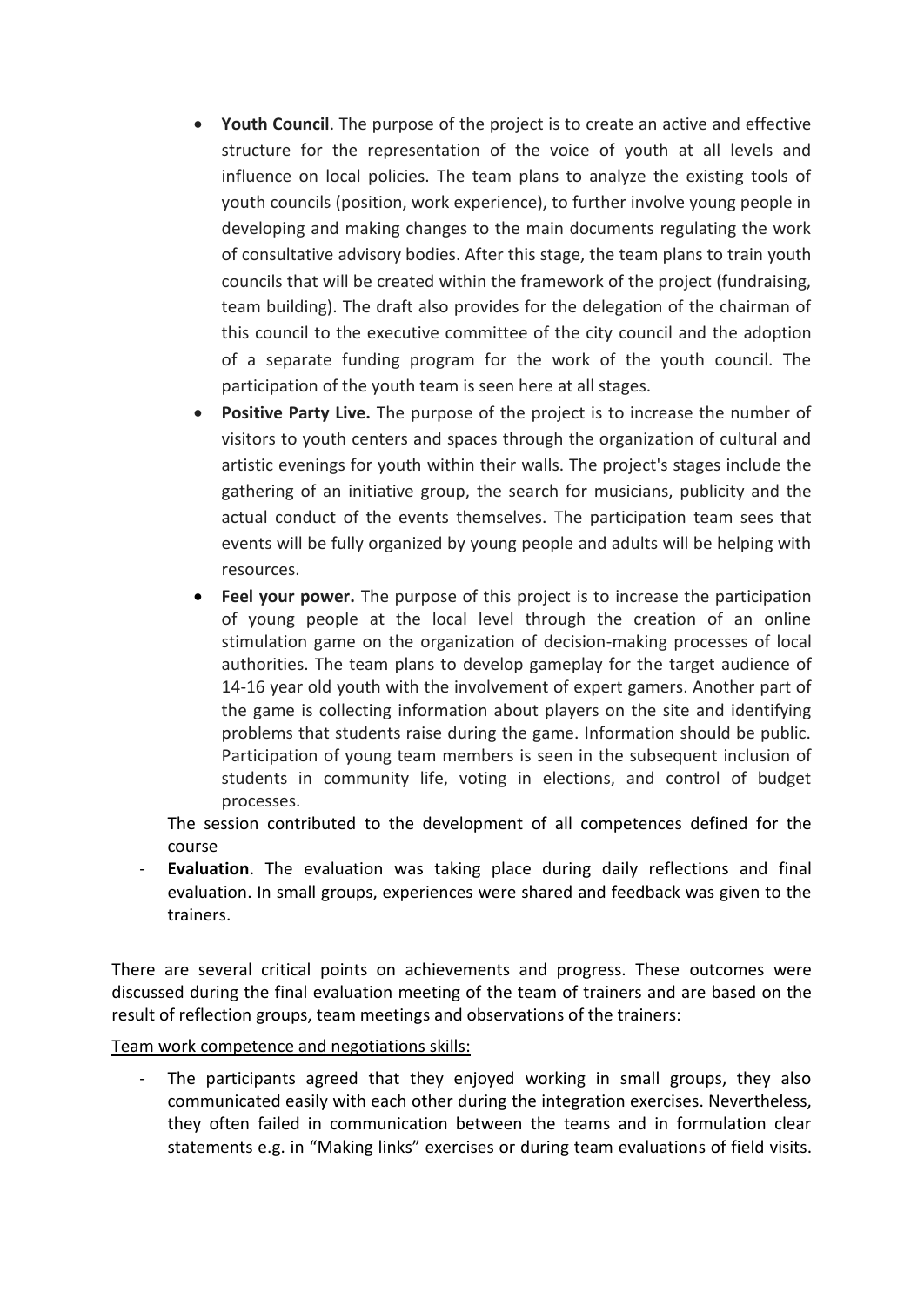It reflects the situation with youth policy and youth participation in Ukraine, as there is no sustainable networking between stakeholders and various groups.

### Competence to cooperate:

For many members of the group, surprisingly, the course was a first experience in meaningful communication and cooperation between state/municipal civil servants and representatives of youth NGOs. During the daily reflection, participants were underlining that it was possible to communicate and cooperate. The team may state that on an attitude level the course managed to make a progress.

#### Skills to analyse local context and assess needs of young people:

- Analytical abilities of participants are much lower than practical skills to use familiar tools. The assessment of youth participation is often based on accessible and familiar templates, as it is rather difficult for them to dig out new approaches. It turned out that participants often can neither assess the needs of young people in their local context nor define the impact of their activities. As in some cases there are no sociological data available, it makes sense for the youth sector to develop "small" needs assessment tools as focus-groups, observations and/or interviews. It is also necessary to enhance abilities to understand the context and needs of young people on the emotional level. A general recommendation to participants is the reading of available sociological surveys ordered by the Ministry of Youth and Sport.

#### Knowledge of youth policy:

The "policy component" of each 50-50 training is the most challenging issue, as the knowledge on policy process in Ukraine is very weak. Besides that, some sessions are focused on the CoE approach. As a result, it is very difficult for participants to set connections between local, regional, national and international contexts. In this training, we tried another approach - to give space to clarify and understand the meaning of democracy and human rights and to resolve the youth participation as a tool for safeguarding democracy and exploring Council of Europe youth policy in this context. It helped the participant to set more connections between various policy levels, but the lack of understanding on how policy works, is still the issue.

#### Knowledge of variety of forms of youth participation:

It turned out that the participants were aware about very limited forms of youth participation. It's difficult for them to build connections between measures or events (like trainings or workshops) and their outputs towards enhancing participation in the decision making process. Indeed, the "measures" and quantitative results are the main indicator of youth policy on local and regional level, where participation in the events often replaces the concept of participation in decision-making. The exercises on a variety of innovative and alternative forms of youth participation and the policy cycle helped the participants to identify, elaborate and find out the proper tools of participation in relevance to the decision-making process/policy development stages and local realities.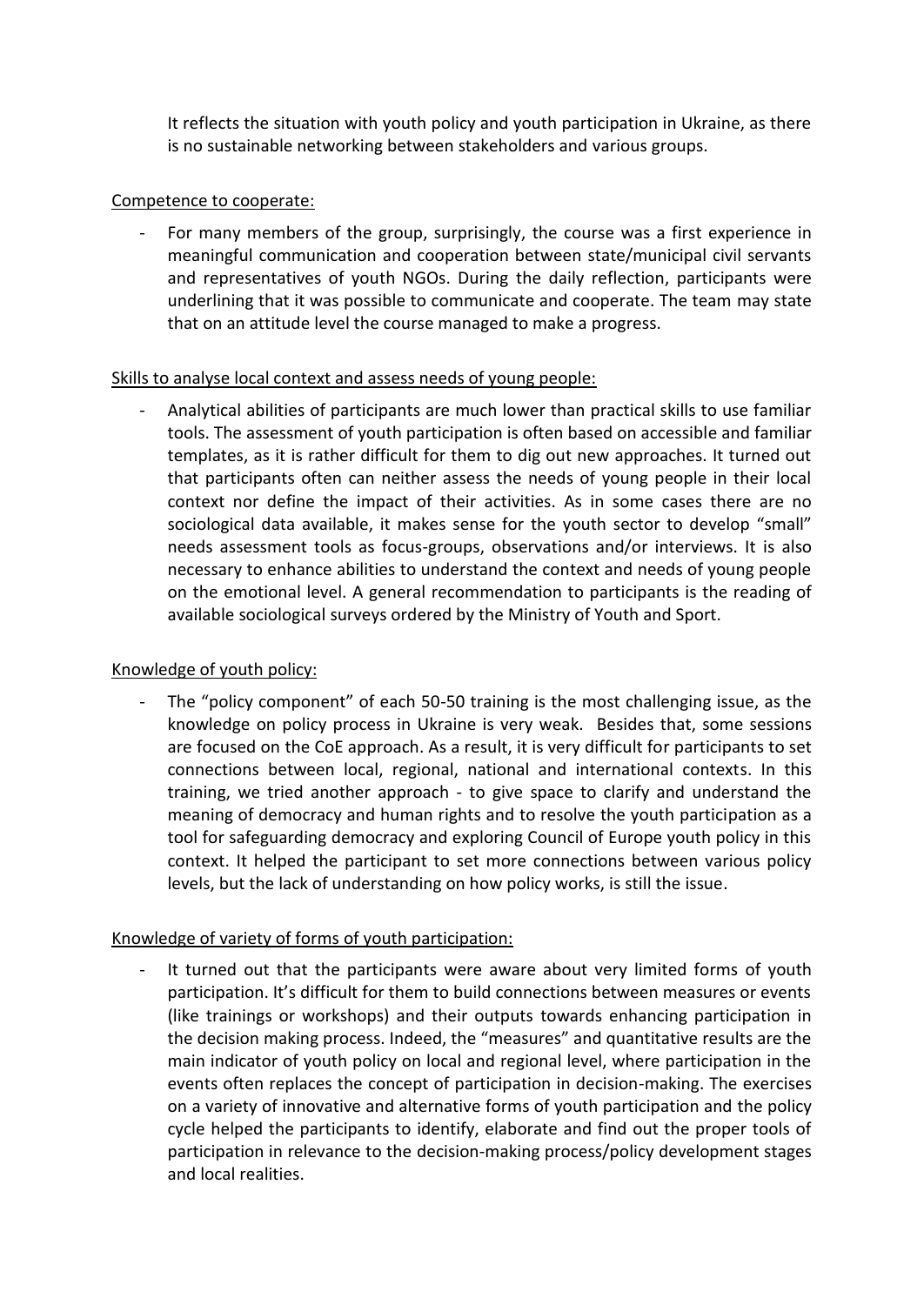# Competence to evaluate and assess youth involvement and influence in different contexts

- The ability to conduct evaluation is also a challenging issue. During the elaboration of local initiatives, the participants developed own ideas. It made it difficult for them to identify the content of youth participation and the level of influence at different phases of the decision making process. In most cases, participants were able to design a project with participation of young people, but the intervention on policy level made it more challenging.

# Digital skills to support youth participation

During the workshop sessions, the participants were invited to try out some simple digital tools like *Open Badges, Kahoot!* and *Actionbound* applications. Nevertheless, only a few participants were encouraged to try out their own projects. The digital tools are still not developed in youth work in Ukraine, so it needs more effort to make them attractive for youth workers. It often turns out, that there is lack of basic digital skills.

# Competences to formulate the issue and to set connections between theory and practice.

In the context of promoting the participation of young people, it is important to remember the importance of participation for the promotion of democracy and human rights. It is easy to lose connection and focus only in the "technology" of participation. Due to the fact that the system of indicators in youth policy is predominantly quantitative, it's possible to come down to the numbers and forget the value and importance of youth participation. Therefore, good theoretical input is needed, connected with the practical outputs on the local context.

# **Recommended follow-up from the side of the Ministry of Youth and Sports and Youth Department**

There were 6 follow-up initiatives developed during the course; 2 of them well elaborated and possibly eligible for the support of the European Youth Foundation. One initiative requires coordination support from the Ministry of Youth and Sport of Ukraine. One initiative regarding programmes of youth centres may be also followed-up by the Ministry.

Follow-up initiatives, elaborated by participants:

**Initiative 1.** Youth Council. The youth council in question was the one in Odessa and the group was working on reshaping its activities. At the same time the group developed guidelines for other youth councils.

What should be done?

- To review the existing statutory documents and operational practices.
- To make the youth council more representative, i.e., to involve secondary school students, representatives of young people who don't belong to associations.
- To discuss and rethink the governing and management structure of the youth council and introduce changes into statutory documents if necessary.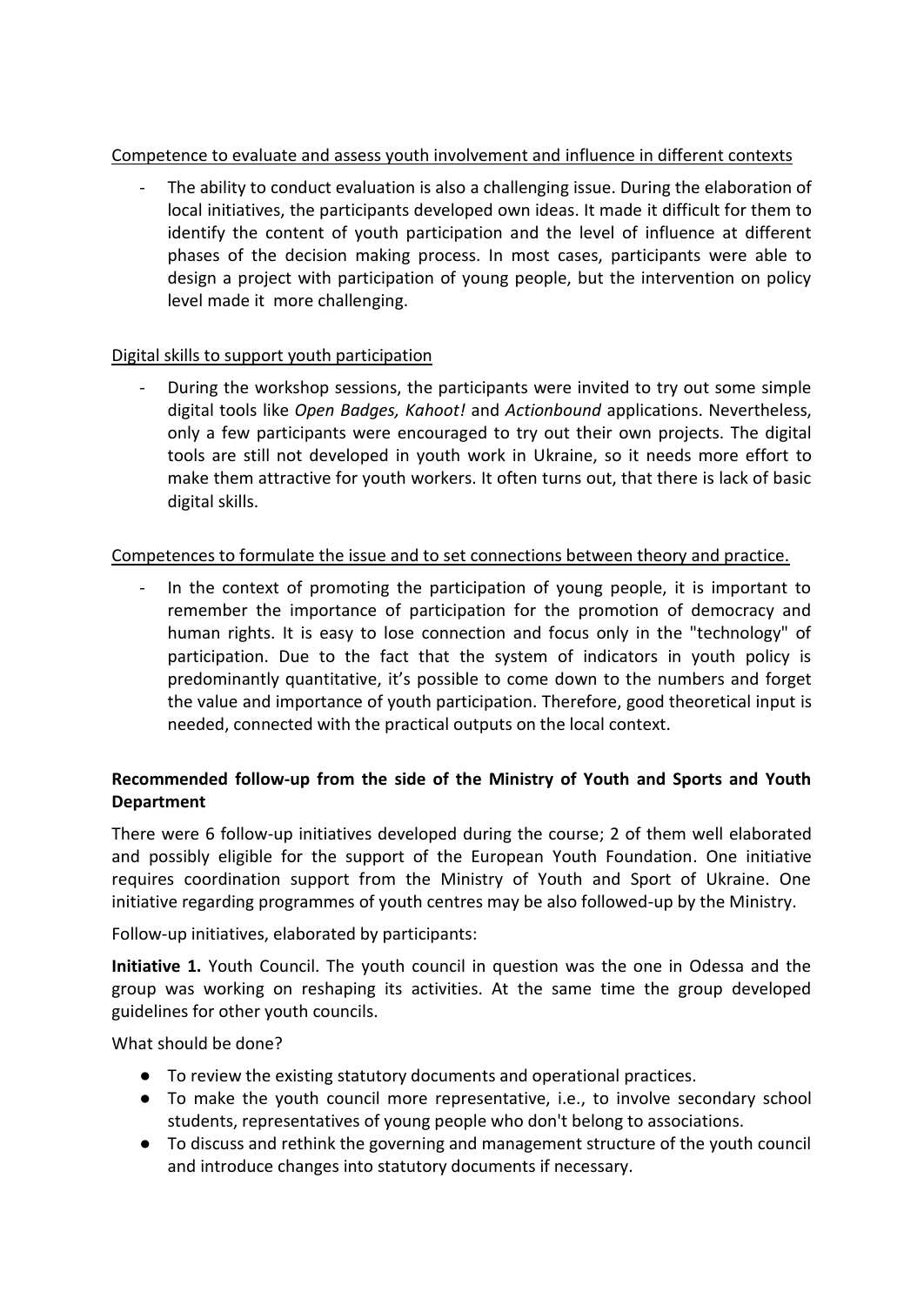- To start the learning process for potential members of the youth council (team building, fundraising, youth participation).
- To develop suggestions for a municipal youth programme with a role of the youth council (the programme is funded form a local budget).
- To further develop cooperation with the municipal authorities.
- To monitor and assess effectiveness of the youth council in order to ensure transparency and quality of work.

### *Planned achievements:*

- To have the youth council influencing municipal decisions and involving young people into the decision making process, contributing to youth participation in general, and enabling youth to advocate its interests.
- To contribute to employability of young people
- To suggest a representative of the youth council as a member of the municipal executive committee.

**Initiative 2.** This initiative aimed to develop a model programme of activities for youth centres enhancing youth involvement into the process of planning and implementation. However, during the course the group has only managed to develop an idea of one common work direction - organising weekly music events, "parties" led by young people. The idea originated from the fact that most of the youth centres develop activities without considering interests of young people and mostly consist of handcrafts workshops led by assigned staff members. Providing an opportunity to young people to contribute to the development of working programmes of youth centres would allow self-organisation of young people, to realize their potential and creativity. This initiative may be implemented in cooperation with the Association of Youth Centres of Ukraine and implemented during different types of events organised throughout a year with the support of the Ministry of Youth and Sport of Ukraine.

**Initiative 3.** The development of the synchronized programme of a Youth Day celebrated throughout the country. The group members set an aim to strengthen regional links, to exchange the best practices of youth work in the regions, to develop a creative concept of celebration and to create a national platform for communication. For the implementation of the initiative, the group suggested to run consultations with young people, gather working groups to process the results of consultations and to develop a concept, to inform those responsible for organising celebrations in different localities and to sign a memorandum of cooperation. This initiative may be implemented with the support of the Ministry of Youth and Sport. A working group may be created and meet during numerous activities organised by the Ministry.

**Initiative 4.** "Feel your power". This initiative aims to raise the awareness of young people about the structure and areas of responsibility of different bodies of power both on national and local levels. This should be done through a simulation game that would also demonstrate how young people can participate in decision making process. Through a game, it would also be possible to collect thoughts and opinions of young people on different issues. The initiative would need further elaboration in the development of a concept of a simulation game.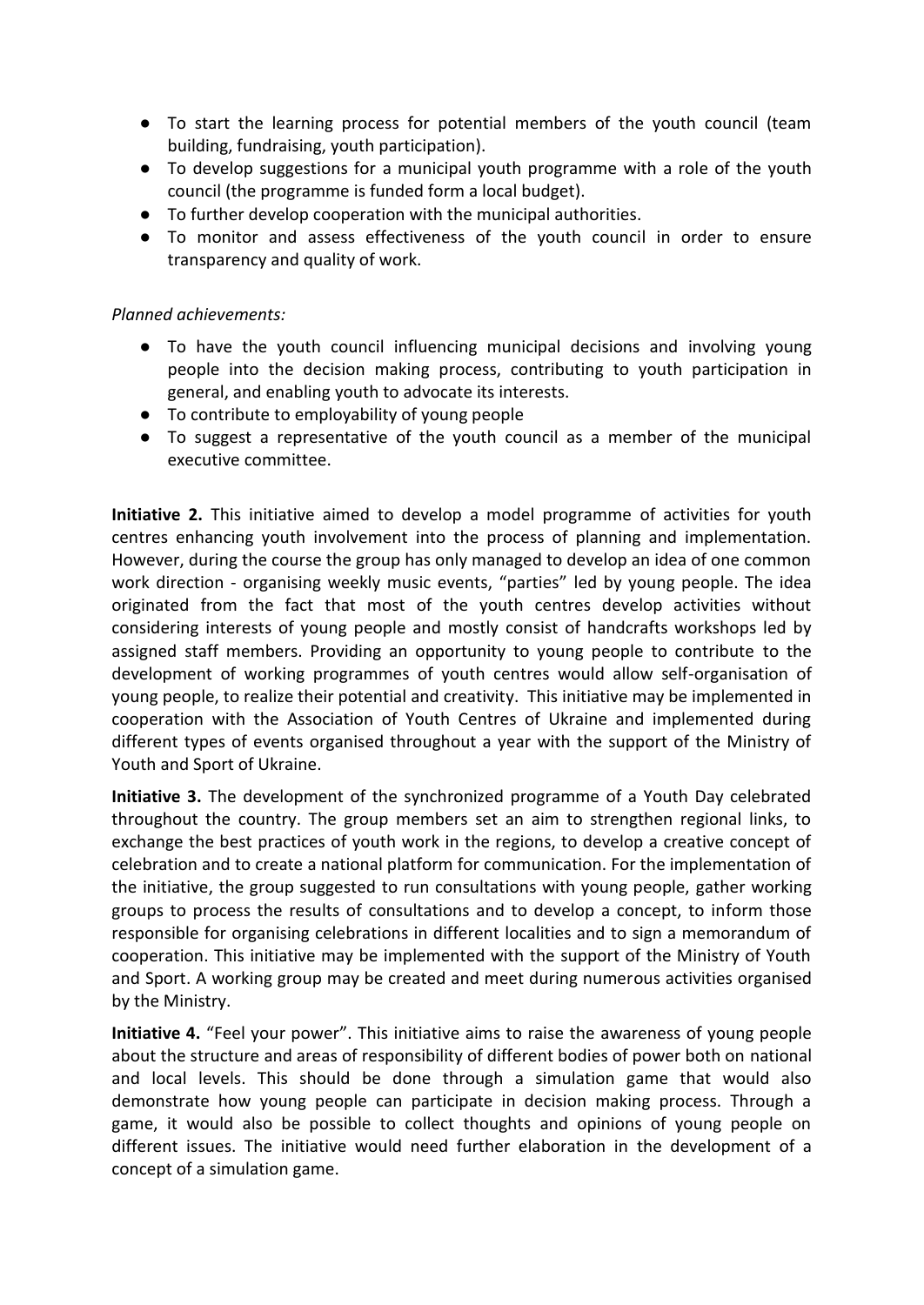**Initiative 5.** School for democracy and human rights education. The initiative foresees raising awareness of young people about democracy and human rights, equipping young people with the competences necessary for democracy and to increase young people's' influence for decision making. The initiative should be implemented with school students and foresees a range of non-formal educational activities to be potentially included by the teachers into curriculum.

**Initiative 6.** "My community". This initiative aims to raise awareness of rural youth about their rights and opportunities to participate in decision making processes. It creates an alternative for leisure 'street' activities, develops civic competences of young people, established dialogue between young people and local authorities and potentially contributes to the willingness of young people to live in rural communities. The initiative implements trainings for peer trainers and representatives of local authorities, and joined trainings following the "50-50 model". This initiative was recommended to be further elaborated and made applicable for support of the European Youth Foundation.

### **General recommendations for stakeholders**

- 1. To define the dates of the course and publish the call for participants well ahead.
- 2. To organize the TC in the last week of May in 2019 and to promote it sustainably.
- 3. The Framework Programme requires more promotion among stakeholders in Ukraine and should be presented as resource for training, education and research in forums and other events, co-organized by the Ministry.
- 4. To make a targeted dissemination of the call, particularly for state/municipal servants, to promote sustainable the Framework Programme and the importance of the training component for regional and local authorities, responsible for youth.
- 5. To promote the importance of the Revised Charter and the issue of youth participation among youth organizations, youth centres and youth workers and encourage them to participate in 50-50 training as an educational event on implementation of the Charter.
- 6. To inform participants both selected and non-selected about the results of the selection process at least one month before the activity. This would allow participants from the state/municipal institutions to deal with their absence from the work without stress.
- 7. If the course is planned within or in line with a specific programme or initiative such as "Youth capital", it would be necessary to provide more information about the programme and not limiting the explanation to "we will have many youth events this year".
- 8. To evaluate the impact of all 50-50 TC's conducted in Ukraine, to collect information about follow-up initiatives and to arrange a special meeting for participants of previous TC's.

The course demonstrated the need for informing/educating people working in the youth sector about the situation in the youth policy field, e.g. a better promotion of the results of sociological surveys conducted annually by the Ministry of Youth and Sport. The development of basic communication and negotiation skills is necessary, just as more advanced advocacy skills. More quality basic training of youth workers and people working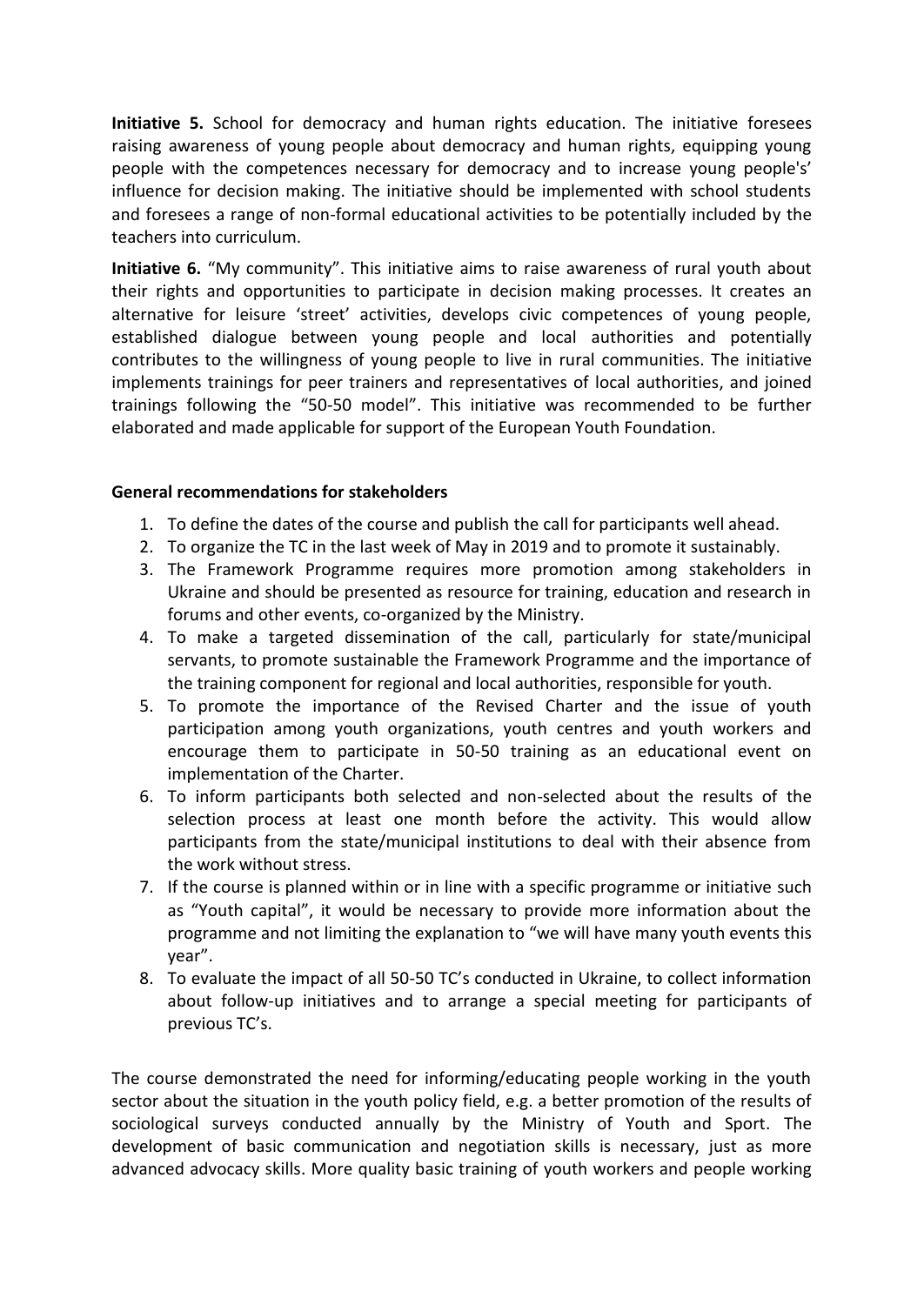in youth and transversal sectors is required. There is a need for a training of trainers in Ukraine as the number of people able to provide quality training is limited and a the concept of 'training' as a form of non-formal education is being compromised.

#### **Evaluation of the course by participants**

20 participants out of 24 completed the evaluation questionnaire. Two of them had to leave a bit earlier, one left TC on the first day, another one on the second.

Participants noted that their expectations were largely met - an average of 92%. Most of the participants (60%) said that the training-seminar fully corresponded to their expectations. They even commented that the training had exceeded their expectations, thanks to the quality of the content, trainer's approaches, good team spirit among the participants and good logistics. According to the responses, the TC gave the opportunity to find new colleagues for future cooperation, to socialize in a non-formal way after the official agenda. However, one person felt tired, another one mentioned the lack of excursions; unclear activities, a lack of time (including for presentation of the practices of the participants) and bad food were also mentioned. One person addressed a situation that happened during a particular activity in which one member of the group was left aside. One person expressed a lack of understanding of the aim of some of the sessions and another one a lack of understanding of the aim of the whole TC.

Participants evaluated the achieving of the objectives of the course quite high (1: weak, 5: completely):

| <b>Objectives</b>                                                                    | Average |
|--------------------------------------------------------------------------------------|---------|
| To develop participants' knowledge about the European Revised Charter on the         | 4,6     |
| participation of young people in local and regional life and the manual "Have your   |         |
| Say!" and to reflect how it is used at local and regional levels                     |         |
| To explore, analyse and reflect on existent forms, tools and methods for youth       | 4,6     |
| participation, on their accessibility, efficiency and attractiveness for diverse     |         |
| groups of young people in Ukraine                                                    |         |
| To discuss the current context and recent initiatives and developments in the        | 4,6     |
| youth field in Ukraine at different levels                                           |         |
| To develop participants' competences to influence decisions and in strengthening     | 4,9     |
| cooperation between different stakeholders of the youth field at local, regional     |         |
| and national level for further development of youth policy and youth work in         |         |
| Ukraine                                                                              |         |
| To contribute to improving dialogue and cooperation among participants for           | 4,6     |
| developing new quality initiatives that sustain or strengthen youth participation at |         |
| the local and regional level                                                         |         |

The most appreciated elements of the Training Seminar for participants were: forms (traditional and innovative), tools of youth participation (8), field visits (6), all the parts of the agenda (4), presentations of the Ministry of youth and sport of Ukraine (4), Youth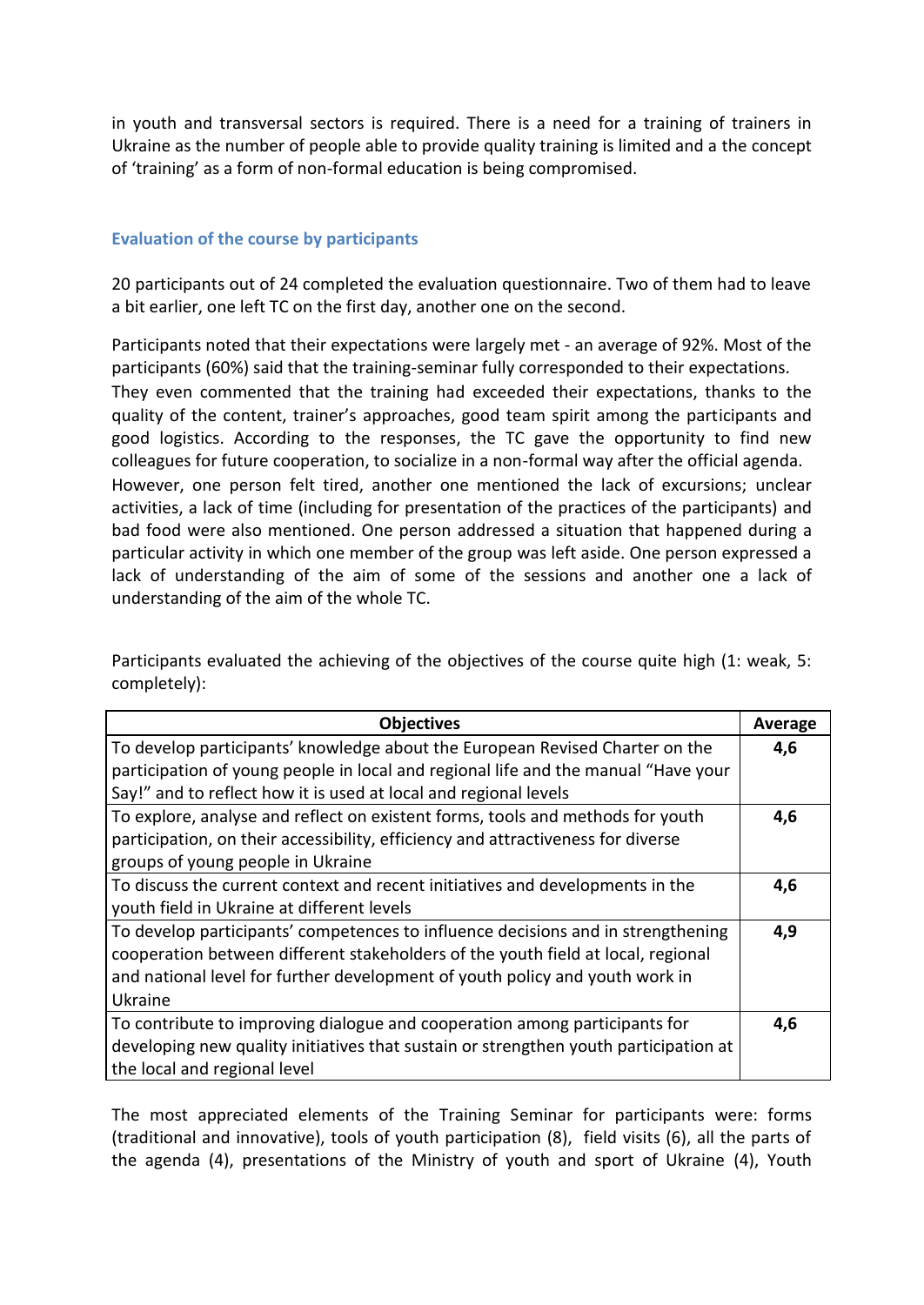department of the Council of Europe (4), presentation of European youth foundation (4), workshops (3), reflection groups (2), expert session on national context of youth policy with Y. Yuzych (2), teamwork (2), cooperation with local authorities (2). Interactive approach, project development, definition of the explanations, advocacy, handouts, visible flipcharts, activity "knives and forks" (all mentioned once).

The least useful elements of the training-seminar were, according to the participants' responses: advocacy (4), making links (3), official opening (1), initiative development (1), lunch (1), activity with a newspaper (1), activity «space-youth-policy» (1), activity «diamond» (1).

During the training-seminar participants learnt and developed knowledge and competencies. The most frequently mentioned once were about understanding the content of the European Revised Charter on the participation of young people in local and regional life (4), youth participation (5), best practices of youth policy and youth participation (3), consultation with youth (3), national context of youth policy (3), local context of youth policy (2), teamwork (2), communicative and dialogue skills (2), support for youth (including financial) of the Ministry of youth and sport of Ukraine and Youth department of the Council of Europe (3), tools of youth participation (3). Support of youth initiatives was mentioned once.

Commenting on the work of the team of trainers, participants evaluated it as cooperative and professional. All comments about trainers were different in positive ways about high level of professionalism, harmonious good work, openness to questions, personal support, adjustments of the program elements considering the requests of participants, and group dynamics. One participant mentioned that "trainers unite work and energizers very well". Two persons mentioned that some trainers did value judgments and one of them underlined that trainer of the Council of Europe should be "an ambassador of European values".

Reflecting on their future steps relevant to the implementation of the European Revised Charter on the participation of young people in local and regional life and the manual "Have your Say!" participants were quite inspired and motivated. They are going to work on improving youth participation and cooperation with local authorities. In particular, they are going to cooperate with local authorities, sharing and explaining the content of the Charter among young people (pupils, students) and adults (7), at amalgamated communities (2); to read the Chapter more profound (2); to share the content of the manual "Have your say!" within their work with youth and local authorities (3); to conduct some educational activities on youth participation with young activists among students, NGOs (2); to establish a youth centre (1) and a youth council (1); to use the manual in their work (2); to realize the projects that have been elaborated (2).

Reflecting on the idea to join to the preparation of the Parliamentary Hearings on youth participation (September 2018), most of the participants were quite inspired and motivated. Their suggestions are: presentation of the results of the social poll and poll of the U-Report on youth participation during the Parliamentary Hearings; representatives of amalgamated communities and youth representatives should participate at the Parliamentary Hearings;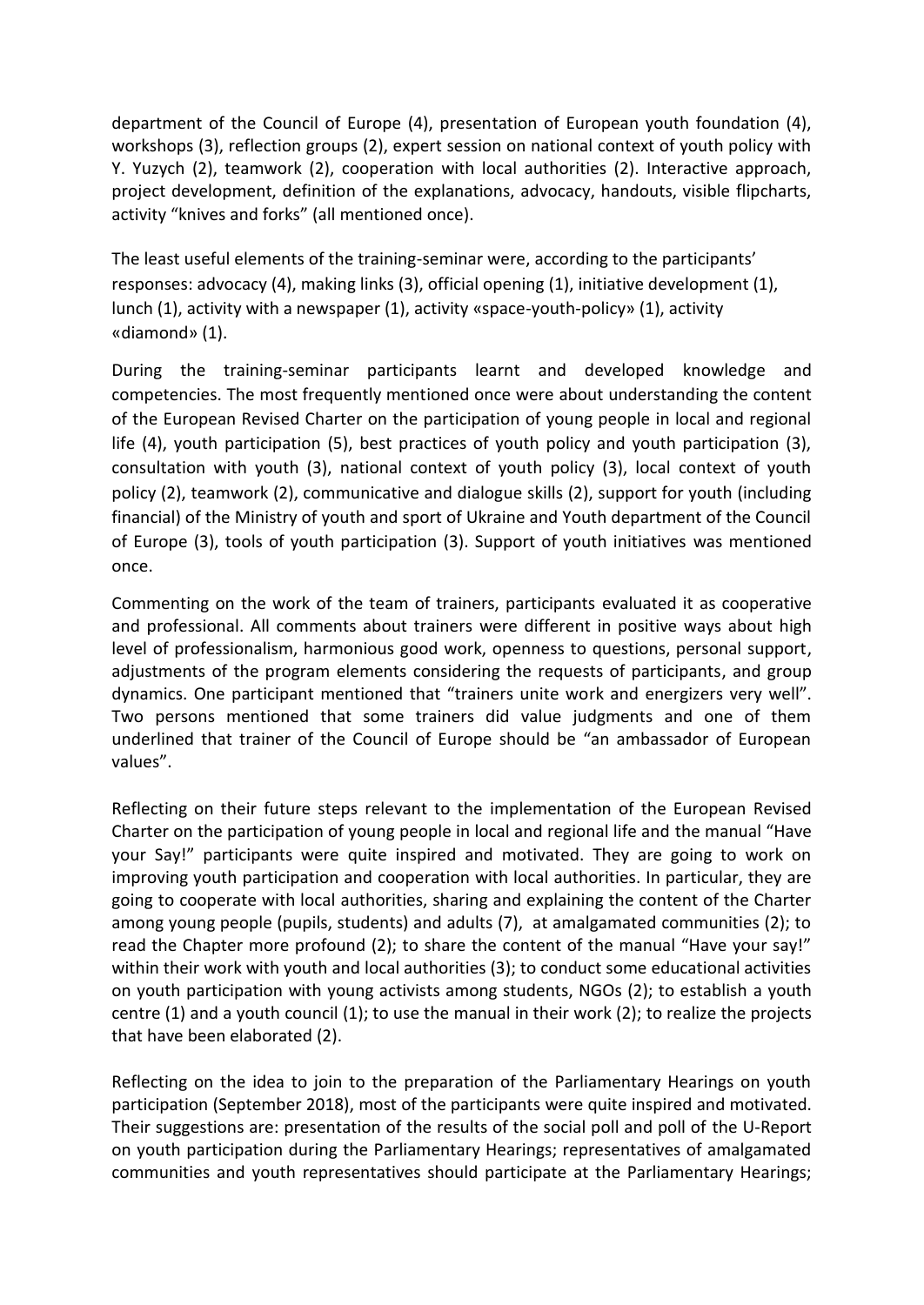member of local councils should take part in a training course on youth participation; the National Academy for Public Administration under the President of Ukraine should be invited for the preparation of the Parliamentary Hearings. One participant proposed to discuss online security, establishment of the information in youth centres and expansion of the potential of libraries in regard to youth work by making them more youth friendly and by adapting resources and activities to the needs of young people.

Three persons expressed readiness to take part in the Parliamentary Hearings (one of them in the preparatory process).

| Conditions:   |  | 3 |    | Average |
|---------------|--|---|----|---------|
| Accommodation |  |   |    | 4,25    |
| Meals         |  |   |    | 3,1     |
| Logistic      |  |   | 16 | 4,8     |

Participants evaluated the conditions of the course quite different (1: weak, 5: completely):

Regarding to the program of the TS itself, participants suggested for future TS's to send all materials of the TS online (including photo of the flipcharts), to conduct a follow up monitoring with all participants; to enrich the agenda with individual tasks and to add a video of the best practices of youth participation across Ukraine.

Regarding logistics, some participants proposed to ensure free time in the agenda, to change the menu and to provide lunch and dinner outside of the hotel.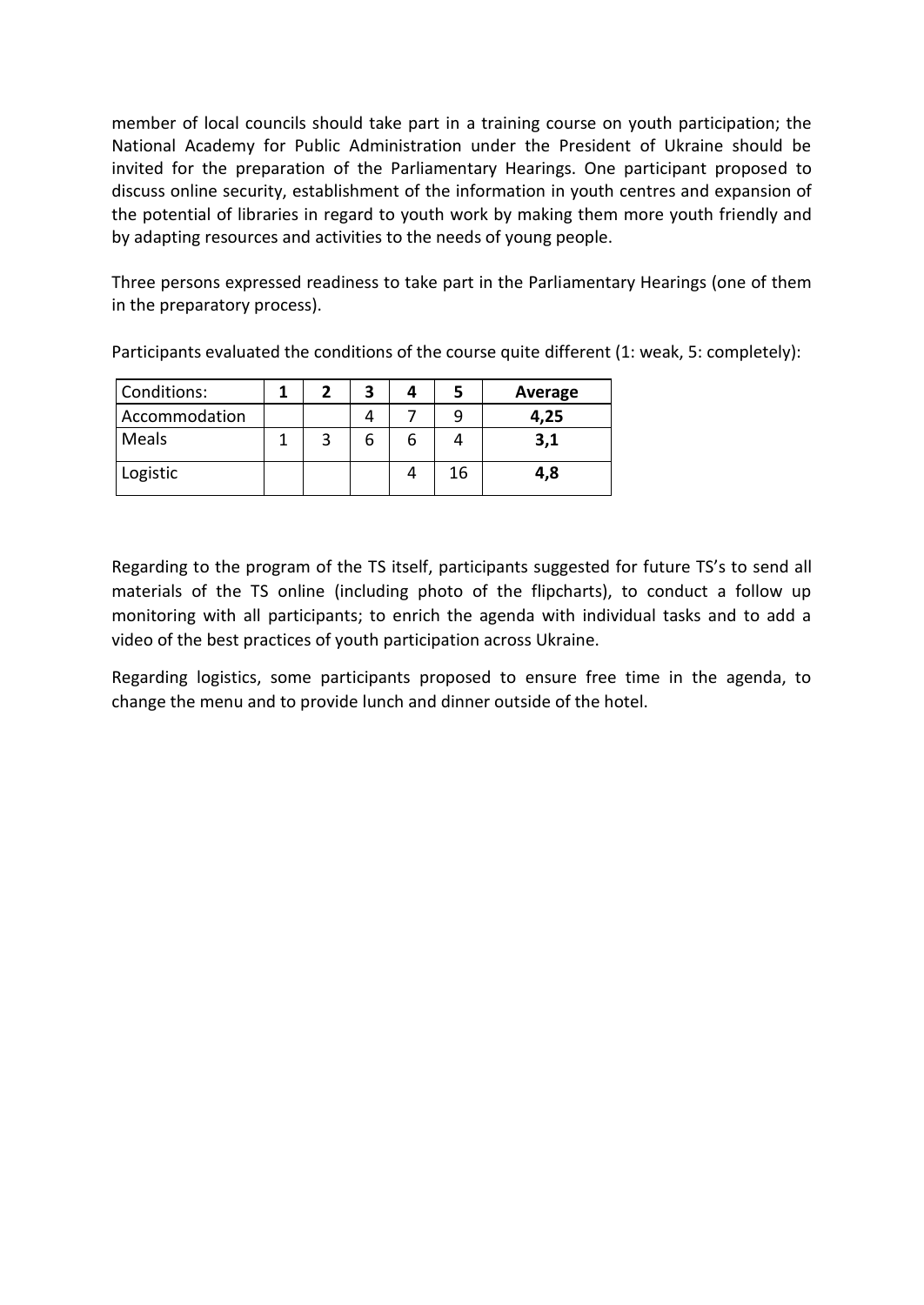## **Annex 1: list of participants**

#### **Mr Bekmurzin Heorhi**

Dnipropetrovsk region Youth NGO "ART-Bridge"

#### **Ms Vyalykh Viktoria**

Dnipropetrovsk region Youth council, advisory body to executive committee of Pokrovska village council, Pokrovska community

#### **Ms Psiuk Anastasia**  Kherson region Kherson inter-school learning and vocational training centre

#### **Mr Maiornykov Demyd**

Kyiv region Youth Contact Group supported by OSCE PCU

#### **Mr Medyna Pavlo**

Volyn region NGO, Youth Resource Centre «New Wings»

#### **Mr Skachkov Danylo**

Sumy region Sumy municipal centre for youth leisure

#### **Ms Kindrat Liudmyla**

Kyiv region NGO "All-Ukrainian initiative"

#### **Ms Yefimova Kristina**  Zaporizzha region Youth Council of Kushuhum town

#### **Ms Poletukha Iryna**  Lviv region Lviv regional state administration, youth policy department

# **Ms Agisheva Darya**  Kyiv region

Kyiv municipal youth centre

#### **Ms Verbovska Lesya**  Ivano-Frankivsk region

NGO "Business initiatives"

#### **Ms Naidych Maryna** Volyn region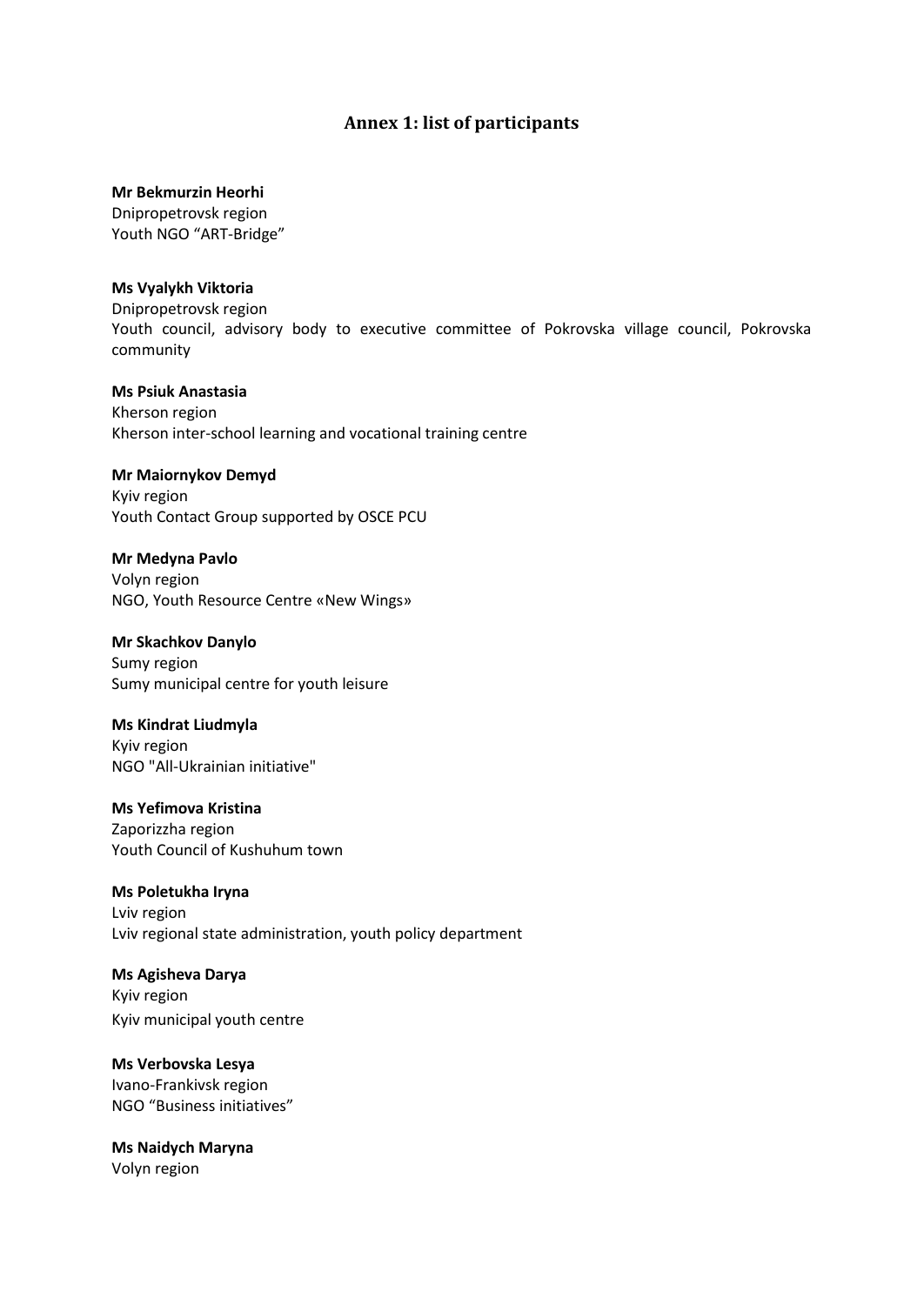Volyn regional state administration, department of education, science and youth

**Ms Opanasenko Olena** Chernihiv region Pryluky city council

**Mr Bohdanov Stanislav** Luhansk region NGO «KOMROZ»

**Ms Osypenko Inna**  Luhansk region Lugansk Regional Centre for Youth Initiatives and Social Studies

**Ms Miroshnichenko Kateryna** Kyiv region NGO "SweetOsvit"

**Mr Skorupo Volodymyr**  Kirovohrad region NGO "U vyri podiy"

**Ms Viryovkina Lilia**  Dnipropetrovsk region NGO "Ukraine needs you"

**Ms Oleksiichuk Svitlana** Chernivtsi region Chernivtsi city council, department of family and youth

**Mr Gladushnyak Oleksandr**  Odesa region Youth council for Odesa Mayor's office

**Mr Moskalenko Fedir**  Chernivtsi region Students' self-government at Chernivtsi polytechnic collage

**Ms Ivantsyk Anna** Lviv region Creative Centre "Suputnyk"

**Ms Mendela Daryna**  Lviv region NGO Centre of initiative youth **Ms Sotska Yevhenia**  Lviv region Youth Contact Group supported by OSCE PCU

**Ms Morozova Yaroslava** 

Lviv region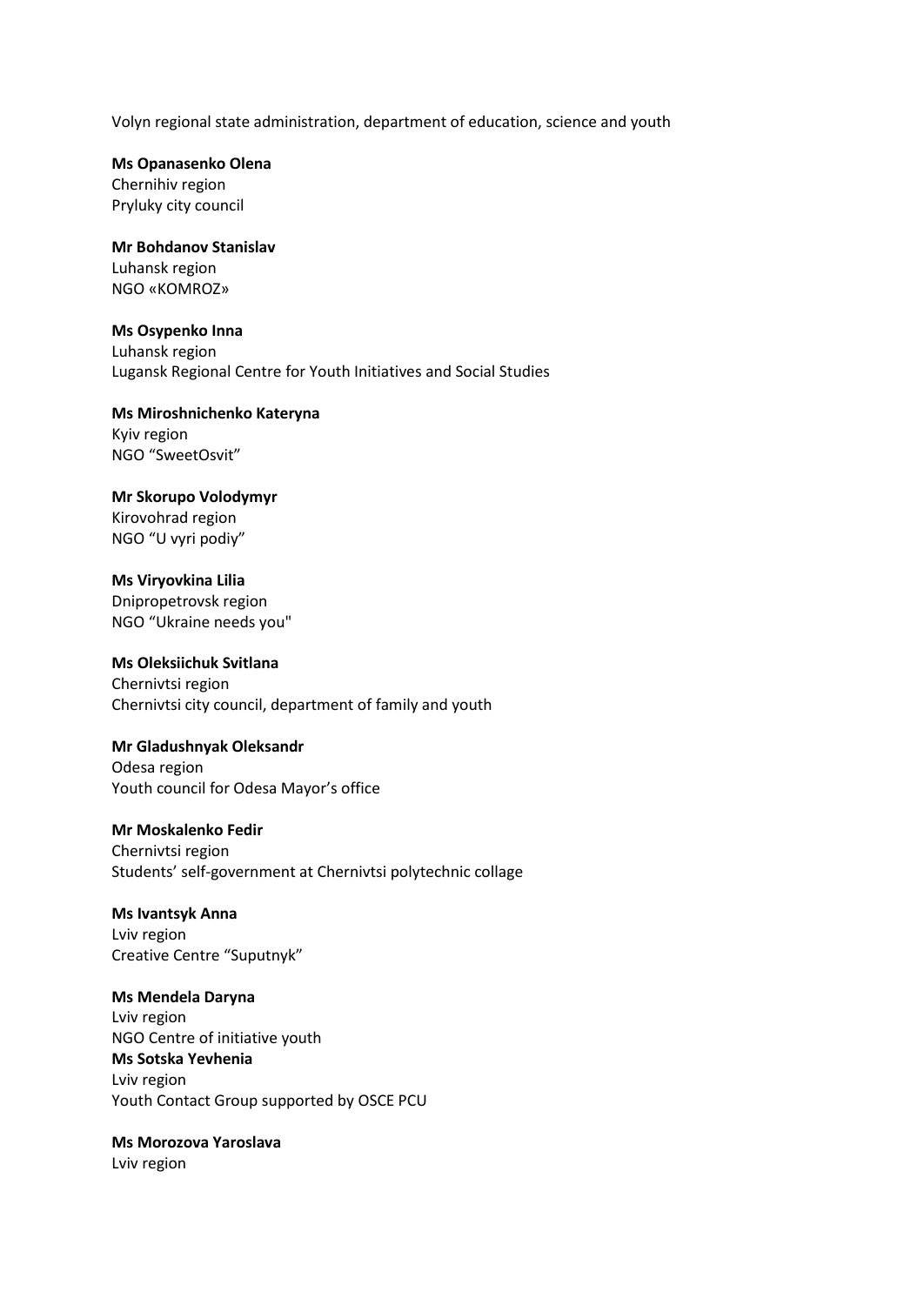Youth Contact Group supported by OSCE PCU

# **EXPERTS AND GUEST SPEAKERS**

#### **Mr Mårten Enberg**

Office of the Council of Europe in Ukraine. Head of the Office

#### **Mr Yarema Oleksandr**

Deputy Minister at the Ministry of Youth and Sport of Ukraine

**Mr Yuzych Yuriy**  Coordinator of Youth Policy Group of Reanimation Package of Reforms

**Ms Kravchenko Olesia**  Ministry of youth and sport, Deputy head of youth policy department

**Ms Chardymova Natalia** Council of Europe, Youth Department, Educational advisor

**Mr Illia Derevyanchenko** Regional ambassador of U-report (UNICEF project)

**Mr Taras Gakavchyn** Project manager of Lviv City Institute

# **TRAINERS**

**Ms Borenko Yaryna**  Trainer

**Mr Donets Andriy** Trainer

**Ms Olena Chernykh**  Trainer

**Mr Zakharii Tkachuk**  Trainer

# **LOGISTIC SUPPORT**

**Mr Shatruk Vasyl** Lviv regional youth centre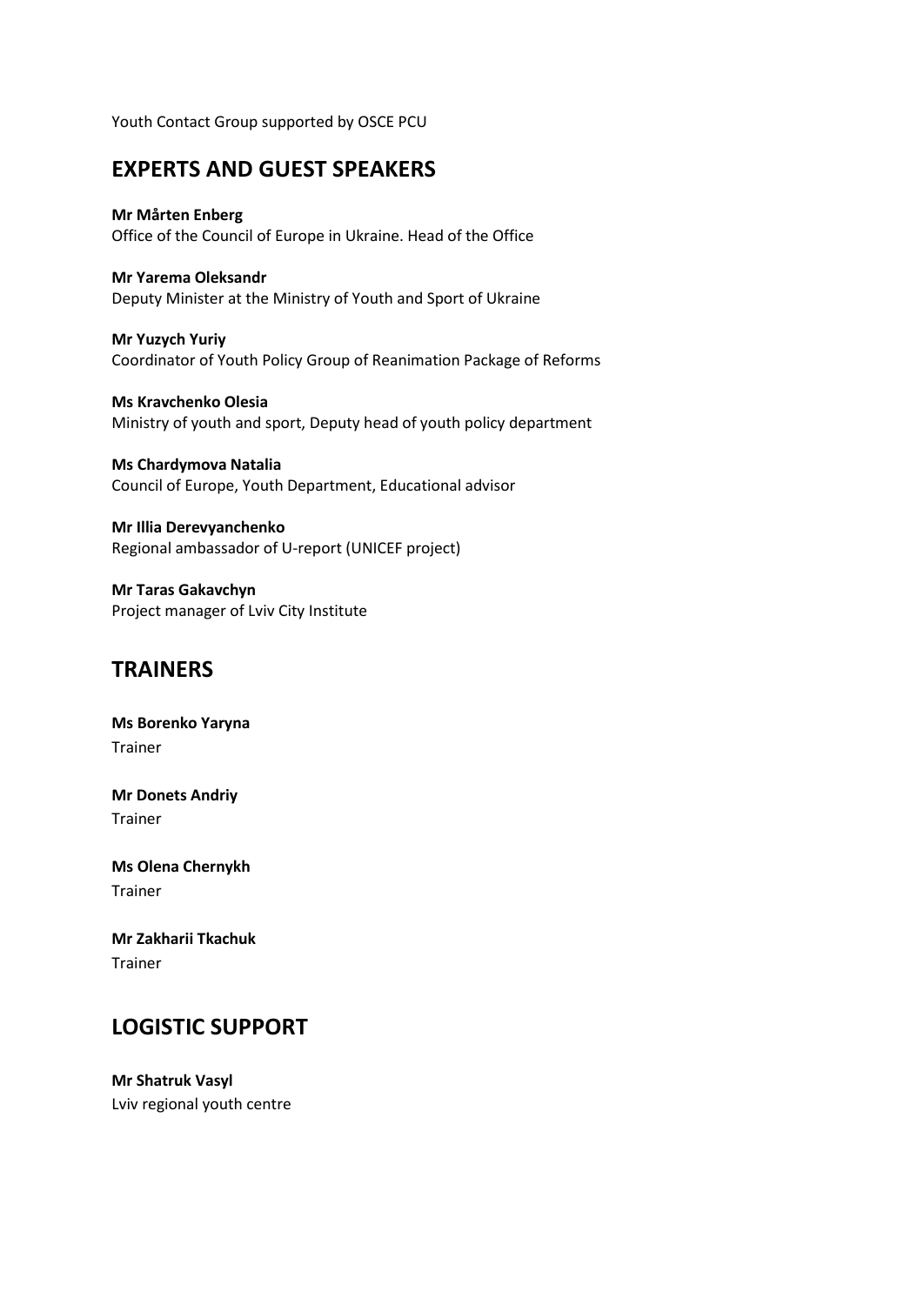# **Annex 2: objectives and agenda**

**The aim** of the training seminar is to improve participants' competences to ensure youth participation in youth policy processes and to implement projects for youth participation in line with the Revised European Charter on Youth participation.

#### **Objectives of the training-seminar:**

- To develop participants' knowledge about the European Revised Charter on the participation of young people in local and regional life and the manual "Have your say!" and to reflect how it is used at local and regional levels
- To explore, analyse and to reflect on existent forms, tools and methods for youth participation, on their accessibility, efficiency and attractiveness for diverse groups of young people in Ukraine
- To discuss current context and recent initiatives and developments in the youth field in Ukraine at different levels;
- To develop participants' competences to influence decisions and in strengthening cooperation between different stakeholders of the youth field at local, regional and national level for further development of youth policy and youth work in Ukraine.
- To contribute to improving dialogue and cooperation among participants for developing new quality initiatives that sustain or strengthen youth participation at local and regional level.

#### **Organisers of the Activity**

The activity is co-organised by the Council of Europe Youth Department and the Ministry of Youth and Sports of Ukraine in cooperation with the Lviv Regional Youth Centre within the programme "Lviv – Youth Capital of Ukraine".

#### **Profile of Participants**

- members of local councils and servants of local self-governance working with young people;
- members of councils and servants of self-governance of newly amalgamated communities,
- servants of state and municipal institutions working with young people and supporting youth participation;
- representatives of local and regional youth councils and other youth advisory bodies,
- youth leaders and representatives of civil society organisations advocating for youth participation,
- youth workers experienced or interested in promoting youth participation in youth policy processes.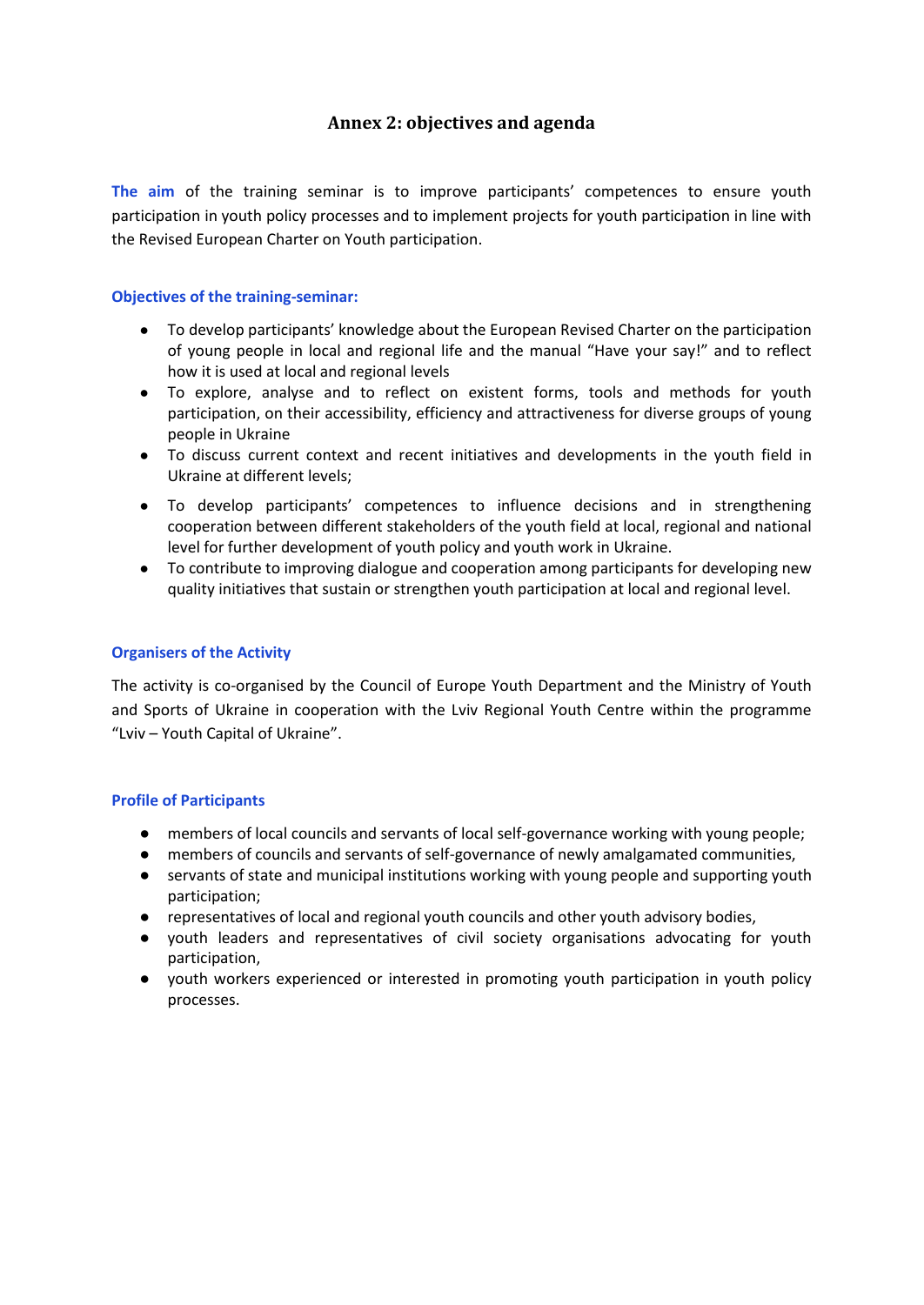#### **DRAFT AGENDA**

# **Monday, 14 May, 2018**

Arrival of participants

18:00 Dinner 19:00 Welcome evening

# **Tuesday, 15 May, 2018**

| 10:00 | Introduction to the programme.                                                     |
|-------|------------------------------------------------------------------------------------|
|       | Discovering expectation of participants, introduction to the TC background and the |
|       | programme                                                                          |
| 11:30 | Break                                                                              |
| 12:00 | Getting-to-know each other and group integration                                   |
| 13:30 | Lunch                                                                              |
| 15:00 | Official opening of the training-course                                            |
| 15:30 | <b>Youth Participation</b>                                                         |
|       | Why youth participation? values behind, sense and meaning                          |
| 16:30 | Break                                                                              |
| 17:00 | Youth Participation and related areas                                              |
|       | Youth policy, HRE and democratic citizenship. Policy development                   |
| 18:30 | Reflection of the day                                                              |
| 19:00 | <b>Dinner</b>                                                                      |
| 20:00 | Evening programme – fair of participants' organisations and their initiatives      |
|       |                                                                                    |

# **Wednesday, 16 May, 2018**

| 10:00 | Context of Ukraine, youth policy development                                   |
|-------|--------------------------------------------------------------------------------|
|       | Legislative initiatives in the youth field                                     |
|       | Yuriy Yuzych, Coordinator of working group on youth policy reform, Reanimation |
|       | package of reforms                                                             |
| 11:30 | Break                                                                          |
| 12:00 | <b>Exchange of local realities of youth policies</b>                           |
| 13:30 | Lunch                                                                          |
| 15:00 | Policy fields of youth participation                                           |
| 16:30 | Break                                                                          |
| 17:00 | Forms of youth participation.                                                  |
|       | Analysing different forms of youth participation                               |
| 18:30 | Reflection of the day                                                          |
| 19:00 | Dinner                                                                         |
| 20:30 | Consultations for field visits                                                 |
|       |                                                                                |

# **Thursday, 17 May, 2018**

| 10:00 | Forms of youth participation                                                        |
|-------|-------------------------------------------------------------------------------------|
|       | Traditional forms vs Innovative forms. Participation vs non-participation. Tools to |
|       | support implementation of different forms of participation                          |
| 11:30 | Break                                                                               |